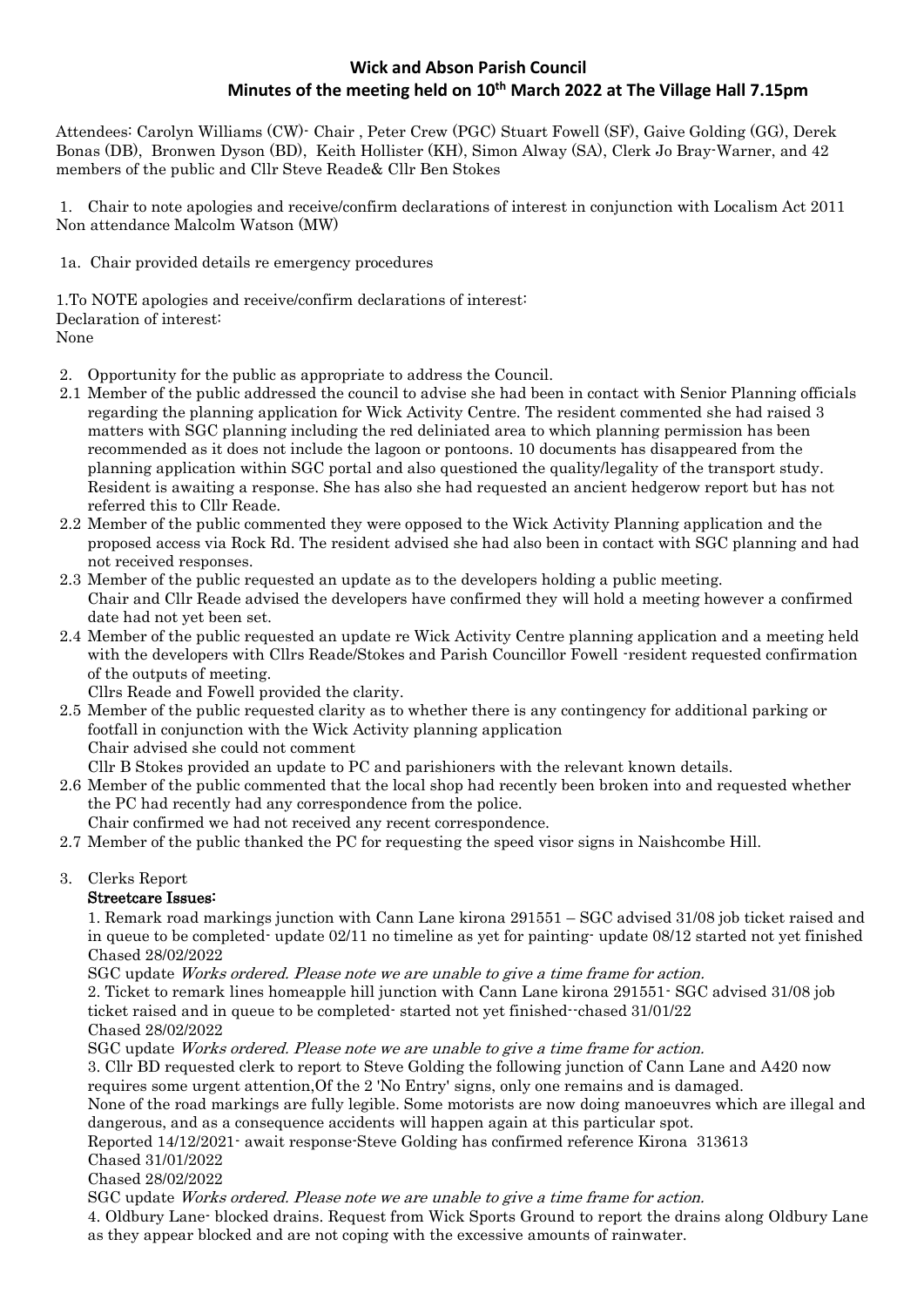Reported 10/01/2022 await reference 1779269 SGC update 09/02/2022 confirmation this is now in the works queue. Chased 28/02/2022 SGC update A ticket has been raised for cleaning. Please note we are unable to give a time frame for action.

6. Cllr PGC advised that a streetlight sited at the bus stop near Highfield Lodge farm is constantly lit and never goes off.Clerk to report

Reported to Streetcare 11/02/2022 ref 1795255 Chased 28/02/2022

SGC update This was inspected and repaired on the 16/02/2022

7. Chair advised clerk 2 trees had fallen in the footpath behind Clip factory.

Clerk contacted Cotswold Wardens- Cotswold Wardens have cleared as much as possible -the rest has been reported to Streetcare with photos for identification- Await reference SGC-83642-L9R7

# Outstanding item from Previous meetings:

All planning application responses uploaded to SGC portal 11/02/2022

1.Member of the public reported that there are a number of 'out of control' conifer trees within property 24b Mendip View and requested PC to take action.

Chair confirmed clerk would report this to the arboreal officer Simon Penfold at SGC and ask for advice on how to tackle this as its on private property- Chased through Simon Penfold.

Clerk emailed Cllr PGC re next steps (12/02/2022)

Email sent to Simon Penfold 13/02/2022 for update

Chased 28/02/2022

2. Common Land- Clerk emailed solicitor 11/02/2022 to advise that PC would consider next steps at Feb meeting if other party did not provide relevant information back to the solicitor.

3. Planning application Wick Activity centre/Wick Quarry

Clerk has requested Judicial review process and added to March agenda.

4. Wick Sports Ground- Following confirmation at Feb meeting re PC funding gates, Clerk has contacted Karen Hayes (SGC) to order. Karen has advised that they cannot order the requested gates as they do not use that supplier.

PC will need to arrange gates independently

Clerk currently liaising with WSG & Supplier for order and delivery

5. Speed Visor sign- request sent to SGC 11/02/2022 to request a temporary VAS sign on Naishcombe Hill. SGC provided a potential location- clerk emailed Councillors for suggested site

Through circulation of emails 2 speed visors will be in situ on Naishcombe Hill

6. Allotments- Following Feb meeting, clerk has added to masterplan and requested adverts for a Wick Allotment group on website & Parish mag

7. Asset of Community Value- Following Feb meeting, clerk has advised Helen Hudd SGC re commentary and clerk has received acknowledgement.

#### ENFORCEMENT

1. The Old Vicarage, 85 High St- Resident has contacted clerk to advise that two structures have been erected within the grounds. Clerk has ascertained that one has planning permission for a swimming pool, garage and office however no planning application for the other is visible on the SGC portal. Reported 07/12/20 and updated reference no COM/20/0933/OD

Update provided 05/07/21

The Parish Council was informed 12 January 2021 that the site has recently been subject to an approved planning permission (P19/09083/F), for the erection of an outbuilding to form a swimming pool, garage and office. However the complaint is believed to relate to the outbuilding erected to the rear of the existing dwelling house. That building was assessed following a previous complaint in 2017 and found to fall within the allowances of permitted development. Alterations could have been made and the use changed since then and so the council will look to gather additional information and discuss this development with the landowners once lockdown eased and it is permitted to do so.The case officer said he would update the Parish Council once that further investigation had been carried out. A site visit was carried out on 14 March 2021 but the officer was unable to gain access with the restrictions in place at that time. We are now permitted to use powers to go onto sites and are working through the backlog of those on a prioritised basis. As soon as the status of the outbuilding is determined the case officer will be in touch to let the Parish Council know the results.

Chased for an update 24/01/2022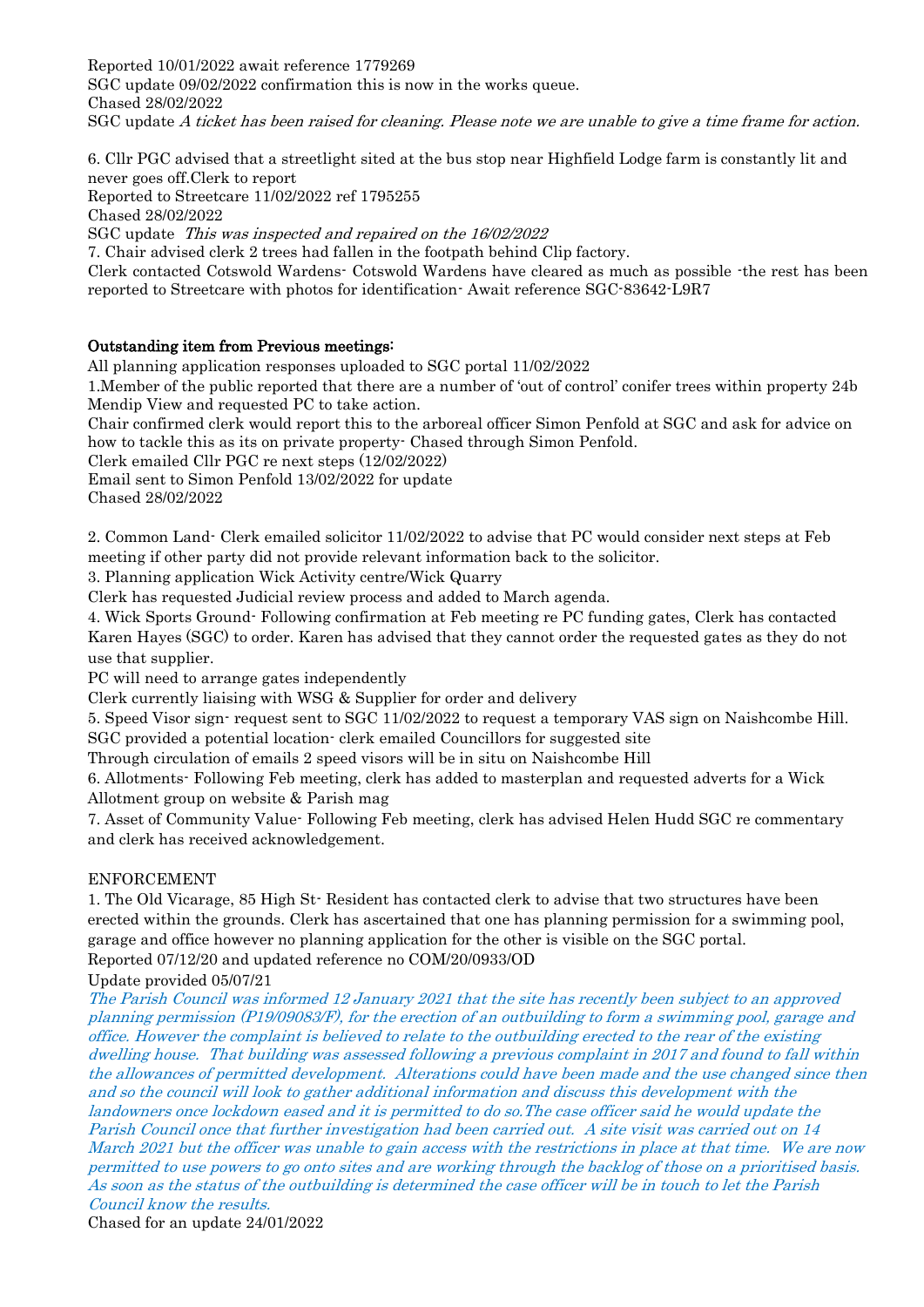2. Cllr CW advised that a new building is being erected at Ingleside Farm on Chesley Hill and is unable to locate any planning in connection with this building. Councillors commented they believe there is planning however neither Chair nor Clerk can locate on SGC planning portal.

Cllr CW requested clerk to report to enforcement.Clerk provided chair with planning application details within the portal for overview and requested clarification as to whether to report Chair confirmed to report-await reference from SGC-COM/22/0002/OD

Update 18/02/2022

After further assessment of the planning history there appears to be a more serious breach of planning control in that this outbuilding has been converted into a single dwelling house and renamed Chestnut House. The 2014 permission was for Ingleside Farmhouse and for an extension of an outbuilding into an ancillary outbuilding. It appears that this outbuilding has now been renamed "Chestnut House" and is a dwelling house. Following a land registry check I have written to the owners requiring more information and to arrange a site visit when I can gain access to make a detailed assessment of what breaches of planning control have occurred. I have made the owner aware that if no contact is made then more formal action could be commenced.

3. Cllr KH advised that Valley View Cottage who received planning permission against reference P21/003/76F to erect a detached double garage appears to have 'blocked up with bricks' the front of the garage where the 'traditional door' should be and requested clerk to report.

Clerk reported to Enforcement 20/01/2022 providing extract from planning portal showing the plan for the door and a photo which clearly shows the area for the door 'bricked up'

Enforcement reference COM/22/0039/OD

Feb 22- Cllr BD commented that the newly erected front wall at this property has encroached onto the highway and increased the size of the front garden- clerk requested Enforcement to review in conjunction with existing application

4. Windyridge, Abson Road, Wic, Bristol, BS30 5TS.

Cllr PGC advised that it appears that a horse menage with lighting has been erected at the rear of the property. Clerk has checked the various planning applications for the last 10 years on the portal including the following references:P20/06547/F,PK16/5315/F,PK15/1639/F,PK09/5742/CLP, And there appears to be no application for this addition to the property. The resident reported it also commented that the lights are causing light pollution and are a distraction whilst driving along Abson Rd due to the brightness. Reported to Enforcement 11/02/2022 ref COM/22/0077/OD

5. Manor Cottage, Manor Rd

Cllr CW requested clerk to report as a potential HMO

Reported 11/02/2022 to Enforcement reference COM/22/0081/COU

SGC update 04/03/2022

I am writing to advise that following an initial visit from an investigation officer it would appear that an annex at the above address has been discovered , I have prepared a PCN to establish further facts , I will report back when this has been issued , completed and returned

# Footpaths

1.Cllr BD has provided detail from a resident regarding a blocked footpath near Wilton Farm Cams ref 17162 SGC update 29/09 Visited and needs background work and letter. Chased 04/01/22 & 21/01/22 Update 21/01/2022 Meeting arrange for PROW and Landowner w/c 24/01/2022 Chased 31/01/2022 for update

2. Member of the public advised that the stile on the footpath behind the factory as it joins the lane requires replacing- Cllr SF also commented that the stile before the bridge is dangerous as it has nails sticking out Clerk to report- reported 11/02/2022 CAMS17569 CAMS15849

4. To Note and confirm meetings from previous month. Proposed SF Seconded DB All in favour 8 Carried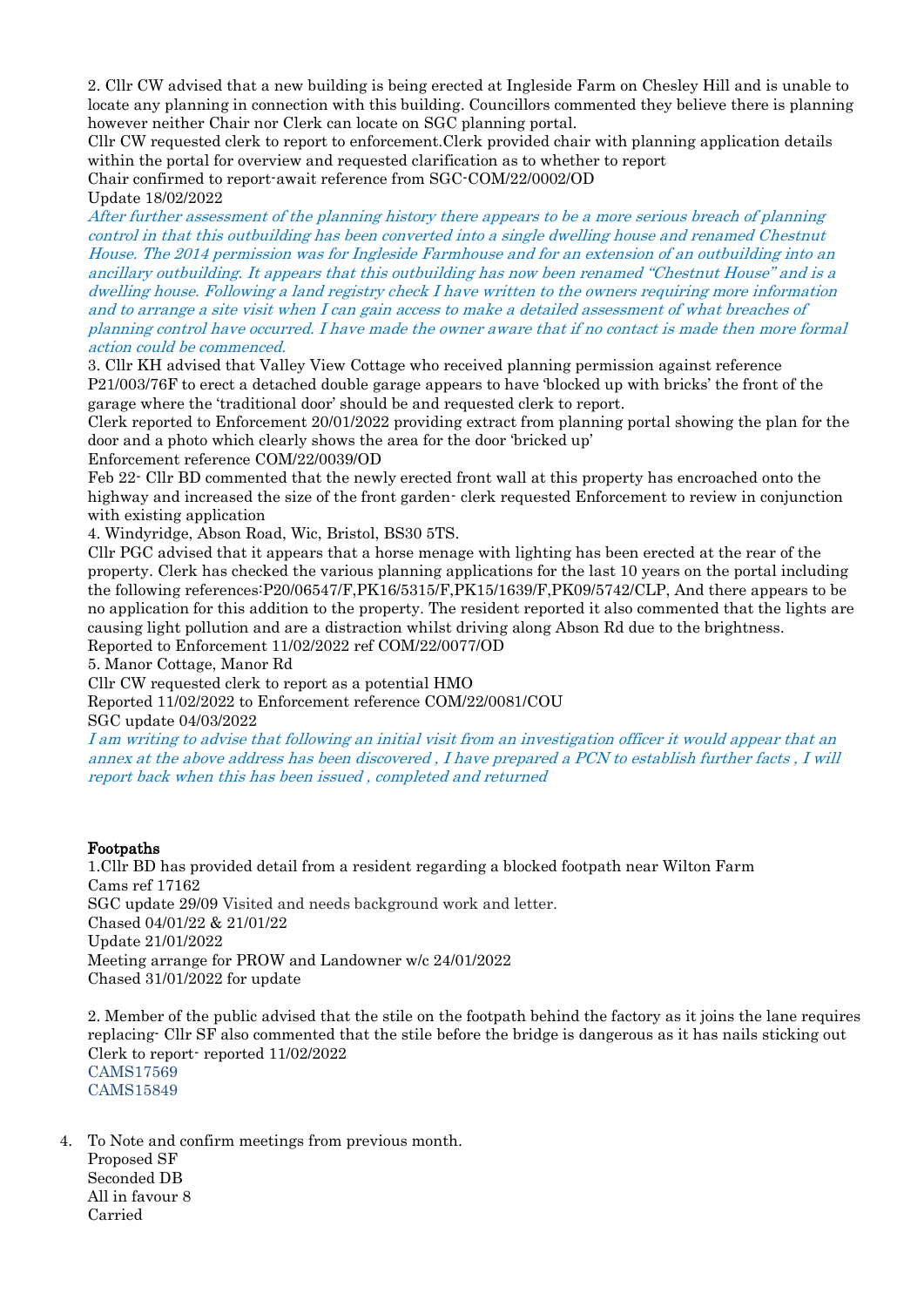5. Clerk to provide financial update for Council and request cheques to be signed in accordance with Bank mandate Clerk has drawn up cqs in favour of: SGC Mow Park SGC Litter bin emptying HMRC PAYE Wick Village Hall hire was a state of the state of the state of the Hall hire was a state of the Hall hire of the Hall hire of the Hall hire of the Hall hire of the Hall hire of the Hall hire of the Hall hire of the Hall h

Clerk to requested DB & CW to sign cheques.

6. Cllr GG/Clerk to provide an update for ongoing issue with common land on Chesley Hill Clerk had pre-circulated the latest update from solicitors whereby PC were provided 2 choices a. Continue with negotiations with other party b. Commence court proceedings. Discussion held Proposal by GG to commence Court proceedings as negotiation route had failed. Seconded SA All in favour 8 Carried Clerk to advise solicitor

7. Council to review next steps in conjunction with planning application for Wick Activity Centre Following comment in public participation. Chair advised Parish Council have continued the oppose the access route through Rock Road and have exhausted all options. Chair advised to possibly undertake a judicial review would likely costs tens of thousands of pounds. Chair asked councillors for comments:

Cllr GG provided his comments

Chair requested Ward Councillors to obtain the required answers from point 2.1 in the minutes and share with PC

Ward Councillors verbally confirmed they would follow this up with SGC planning.

Cllr BD requested whether PC could create a criteria regarding calling in applications.

Cllr SA provided an example of a similar application he had knowledge of.

Cllr SF commented PC have undertaken as much as we can.

8. Council to review and confirm the siting of a new litter bin near Oldbury Lane.

Chair provided clarity regarding the request for an additional litter bin.

Discussion held

Proposal by CW for clerk to review costs for purchasing and installing a new litter bin and agenda item for April.

Seconded SF All in favour 8

carried

9. Council to receive an update from the Village Hall working party from Cllrs Gaive Golding/Keith Hollister/Malcolm Watson/Simon Alway.

Cllr KH advised PC and public that the improvements to the toilets will commence 14th March and continue for 8 weeks. The aim is for this all to be completed by 1st May

10. Council to continue discussion regarding Wick Sports Ground

Representative from WSG provided verbal update including:

- WSG have received the full leak allowance however still have the ongoing problem with the existing water pipe
- WSG have contacted adjoining neighbours re requesting an easement over the land to potentially install a new pipe- awaiting a response
- After recent storms all 3 cesspits were full as ground could not soak any more water. WSG are still reviewing options for this ongoing challenge.
- Picnic are almost finished

11. Council to confirm volunteers for the following working groups:

- Friends of Brockwell Park—No volunteer applications received
- Friends of Wick Allotment—No volunteers applications received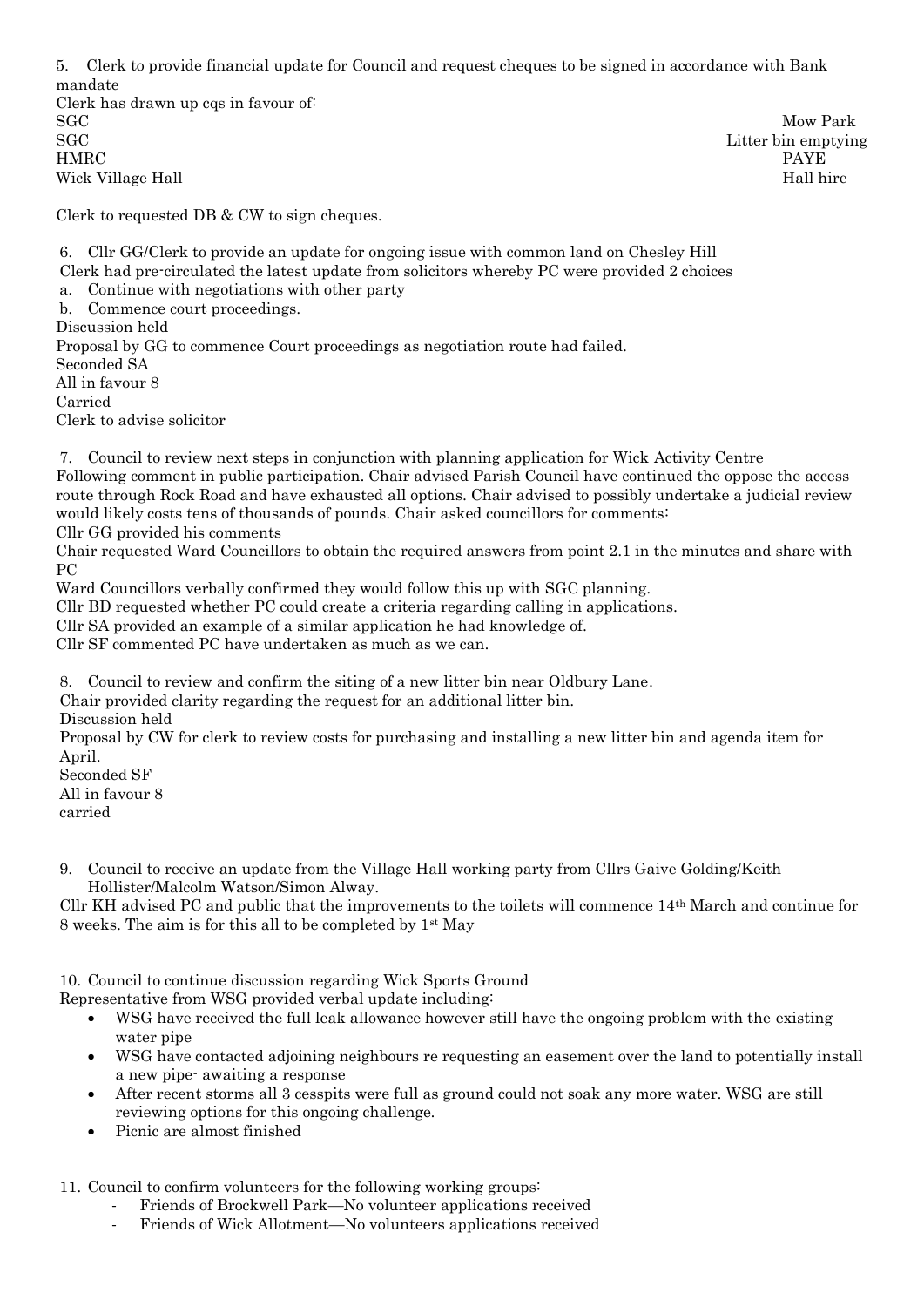- Queen's Platinum Jubilee

A meeting was arranged by a local resident in the Village Hall on Tuesday 8th March whereby discussion were held and proposals were tabled. A detailed plan will be provided by working group in due course. However the working group requested an agreement in principle from Parish Council on 2 items:

- 1. Support with costs for portaloos
- 2. Support with costs for generator hire

Cllr proposed PC support both requests

Seconded SF

All in favour 8

Carried

Once further details are provided by working group- clerk to contact Chew Valley hire for quotes for both items

12. Cllr Gaive Golding to provide and update on behalf of Wick Community pub group

Cllr GG provided an update as to the latest developments involving Wick Community Group and the Carpenters Arms. He confirmed that the developers had requested the removal of Asset of Community Value and thr group have opposed this and also a request from the developer to remove certain criteria from the planning application which again the group have objected to.

Cllr GG requested PC also support the objections regarding removal of AOCV and the discharge of conditions Clerk to action

13. Council to consider arrangements for the Annual Assembly for the Parish of Wick and Abson and April Meeting.

Clerk advised due to annual leave she would be unable to attend April's scheduled meeting.

Chair requested the date be moved

Agreement for next meeting 7th April

Clerk advised that the Annual Assembly of the Parish of Wick and Abson is required to be arranged. Cllr KH to advise of availability of Village Hall in May

14. Council to overview and confirm financial charges from South Glos Council in conjunction with Brockwell Park

Clerk had pre-circulated the costings received from SGC- this accounted for a 6.3% uplift for 2022. Discussion held

Proposal by CW to accept new contract with SGC

Seconded GG

All in favour 8

Clerk to contact SGC to advise of acceptance and request a cutting plan

15. Cllr Simon Alway to lead discussion on options to enhance communications/notices from Parish Council llr SA provided clarity re agenda item and a suggestion to have a page each month in the Parish Mag. Discussion held

Cllr CW advised that the latest edition requested residents to advise whether they still wished the Parish magazine to continue

No action at present to take forward

16. Council to review and confirm details for new residential notice board within the village. Following discussion in February a further discussion was held about potentially having a Residents notice board on the green by the shops.

Request from PC for clerk to investigate the costings of purchase and installation.

17. Council to continue discussions regarding the possibility of a local library/book swap initiative Following residents request for a 'cabinet' to be purchased to have a book swap/library within the village- clerk had received a quotation for £1250.00 for a perspex box to be installed in one of the bus stops. Clerk had precirculated quotation for overview

Discussion held

Due to potential vandalism etc Parish Council decided not to take this any further.

18. Council to consider and respond to Planning application P22/00270/F Wick Football Club Clerk had requested Councillors to preview application prior to meeting.